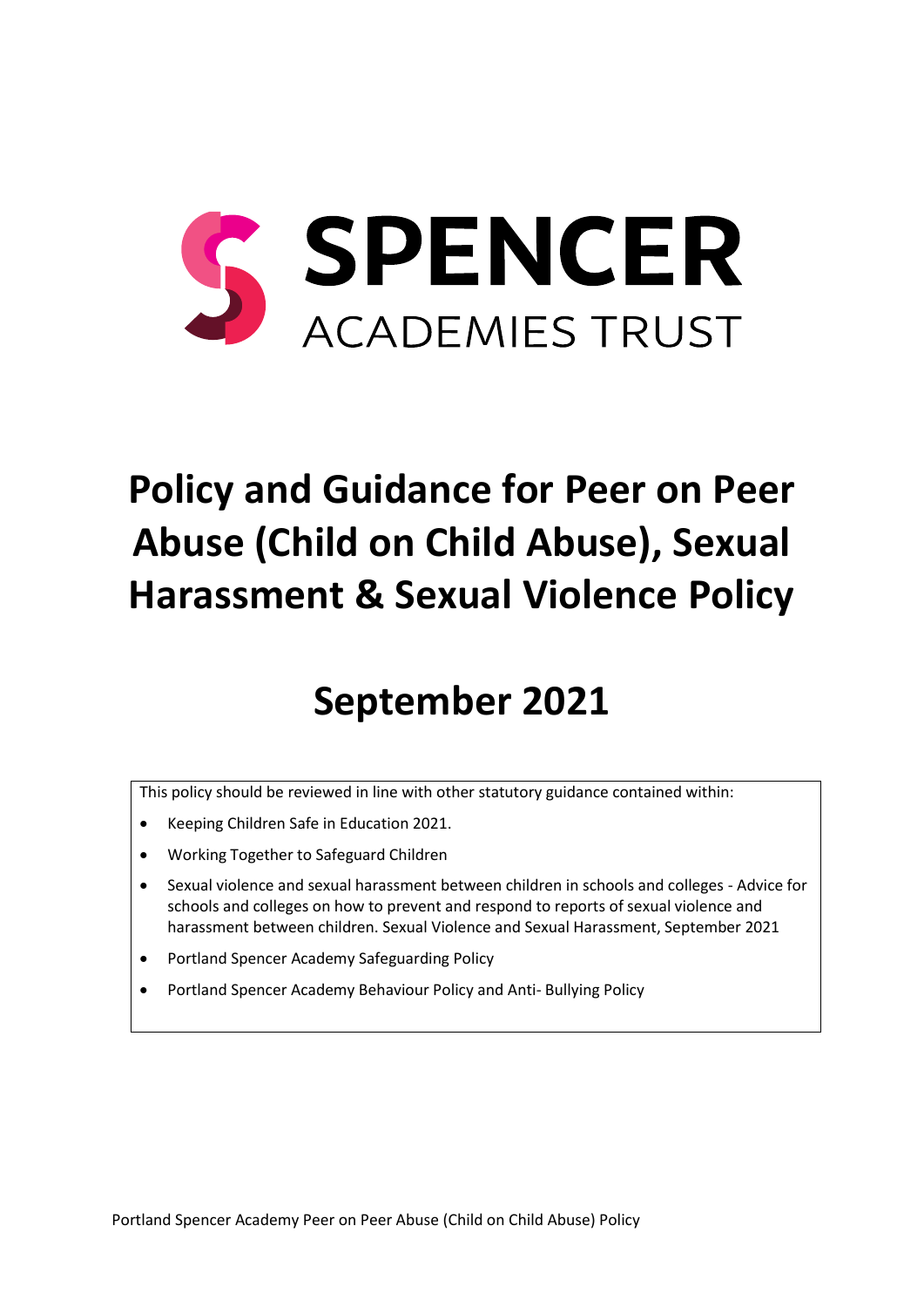## **Contents**

| 1.1 Introduction                                                                           | 3  |
|--------------------------------------------------------------------------------------------|----|
| 1.2 Aims                                                                                   | 4  |
| 1.3 Understanding Peer on Peer abuse                                                       | 4  |
| 1.3 The Context                                                                            | 4  |
| 1.5 Vulnerable groups                                                                      | 5  |
| 1.6 Responding to alleged incidents or reports of sexual violence and<br>sexual harassment | 5  |
| 1.7 Options to manage the report                                                           | 8  |
| 1.8 Support for Children Affected by Sexual Assault                                        | 9  |
| 1.9 Physical Abuse                                                                         | 10 |
| 2.0 Online Behaviour                                                                       | 10 |
| 2.1 Prevention                                                                             | 11 |
| 2.2 Multi-agency working                                                                   | 12 |
| Appendix 1- Model of Range of Sexualised Behaviours                                        | 13 |
| Appendix 2- Useful publications and websites                                               | 14 |
| Appendix 3 – Spencer Academy Trust Needs and Risk Assessment                               | 16 |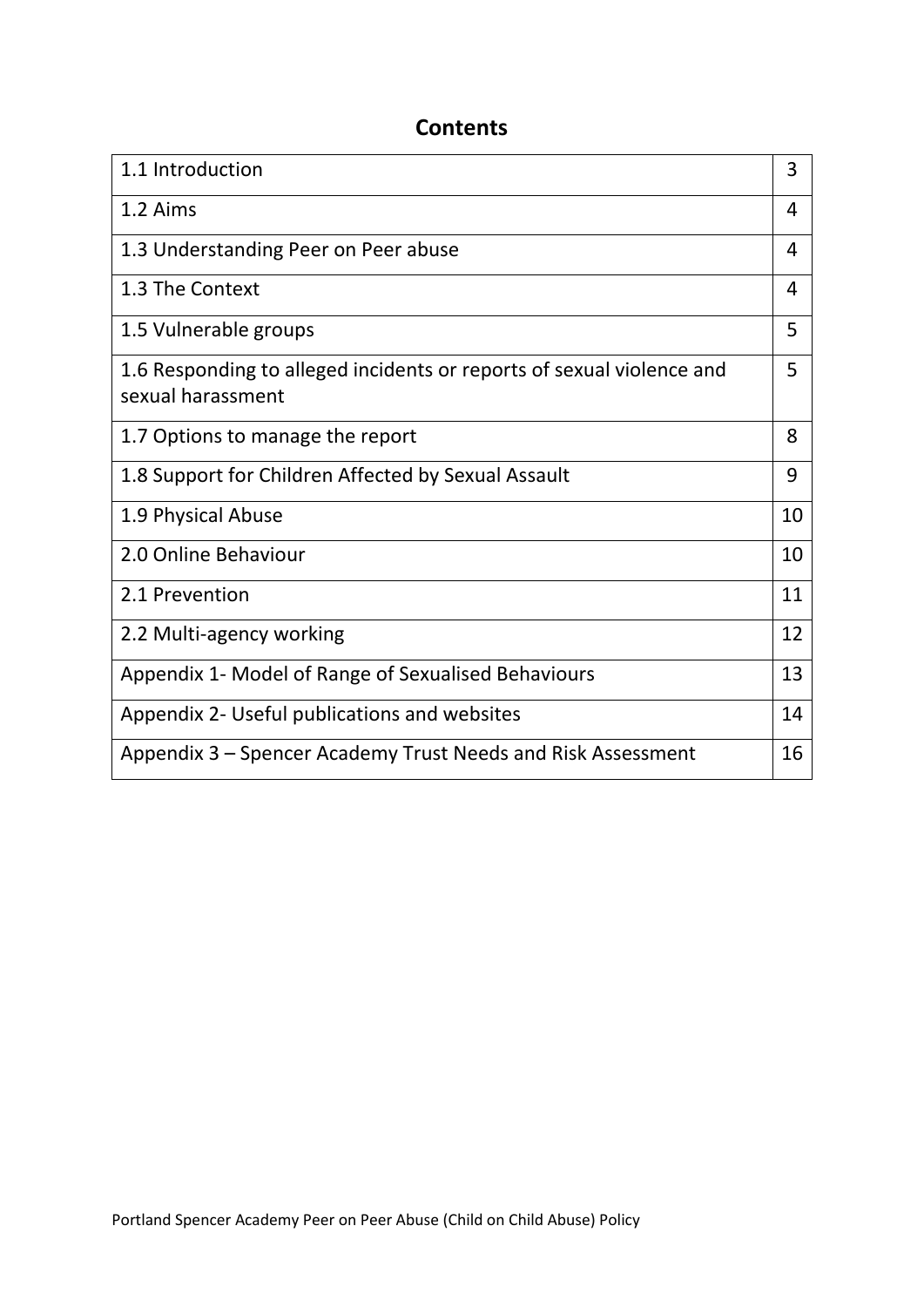## **1.1 Introduction**

Portland Spencer Academy recognises that children are vulnerable to and capable of abusing their peers. We take such abuse as seriously as abuse perpetrated by an adult. This includes verbal as well as physical abuse. Peer on peer abuse will not be tolerated or passed off as part of "banter" or "growing up".

We are committed to a whole school approach to ensure the prevention, early identification, and appropriate management of peer on peer abuse within our Academy and beyond.

In cases where peer on peer abuse is identified we will follow our child protection procedures, taking a contextual approach to support all children and young people who have been affected by the situation.

We recognise that peer on peer abuse can manifest itself in many ways such as:

- Child Sexual Exploitation
- Sexting or youth produced digital imagery
- Up skirting
- Bullying
- Radicalisation
- Abuse in intimate relationships
- Children who display sexually harmful behaviour
- Gang association and serious violence (County Lines)
- Technology can be used for bullying and other abusive behaviour

We also recognise that these behaviours can occur online as well as face to face.

Some of these behaviours will need to be handled with reference to other policies in the Academy such as the behaviour policy, anti- bullying policy, safeguarding policy and online safety policy.

This policy concentrates on peer on peer abuse in the context of sexual harassment and sexual violence. It is compliant with the statutory guidance on peer-on-peer abuse as set out in Keeping Children Safe in Education (September 2021) and should be read in conjunction with the Local Safeguarding Children Partnership (LSCP) Safeguarding Policy and Procedures, and any relevant Practice Guidance issued by it.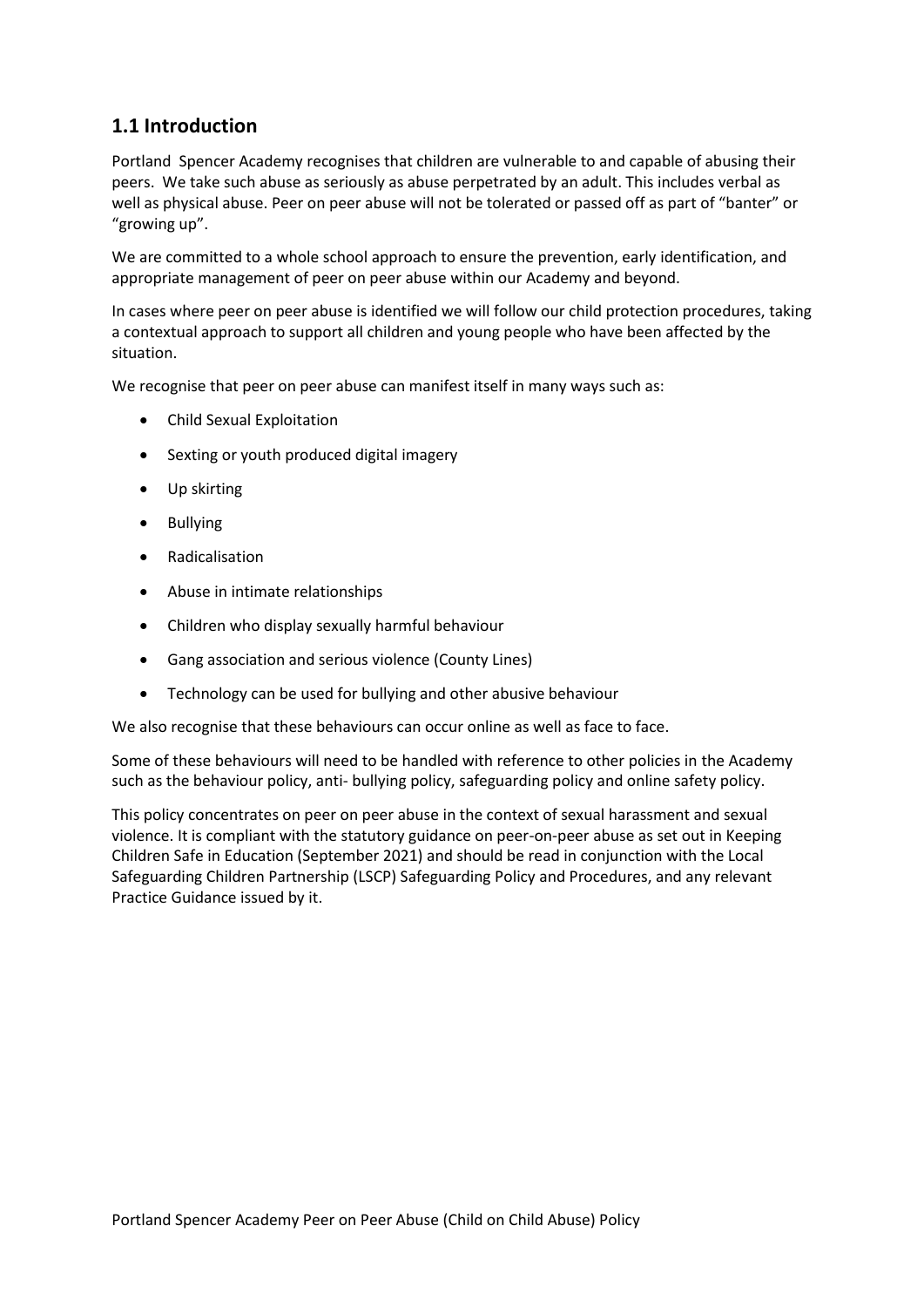## **1.2 Aims**

**The policy will: -**

- Set out our strategies for preventing, identifying, and managing peer on peer abuse
- Take a contextual approach to safeguarding all children and young people involved. Acknowledging that children who have allegedly abused their peers or displayed harmful sexual behaviour are themselves vulnerable and may have been abused by peer, parents, or adults in the community
- Recognise that this behaviour can occur online as well as face to face and both are part of our safeguarding duty of care

## **1.3 Understanding Peer on Peer abuse**

Sexual violence and sexual harassment can occur between two children of any age and sex or a group of children sexually assaulting or sexually harassing a single child or group of children.

The impact of this behaviour on children can be very distressing and have an impact on academic achievement and emotional health and wellbeing.

Sexual harassment and sexual violence may also occur online and offline.

## **1.4 The Context**

All behaviour takes place on a spectrum. Understanding where a child's behaviour falls on a spectrum is essential to being able to respond appropriately to it.

In this policy we recognise the importance of distinguishing between problematic and abusive sexual behaviour (Harmful Sexual Behaviour HSB).

We are adopting the NSPCC definition of HSB as: -

"Sexual behaviours expressed by children…that are developmentally inappropriate, may be harmful towards self or others, or be abusive towards another child…or adult."

We will also use Simon Hackett's continuum model to demonstrate the range of sexual behaviours (see Appendix 1).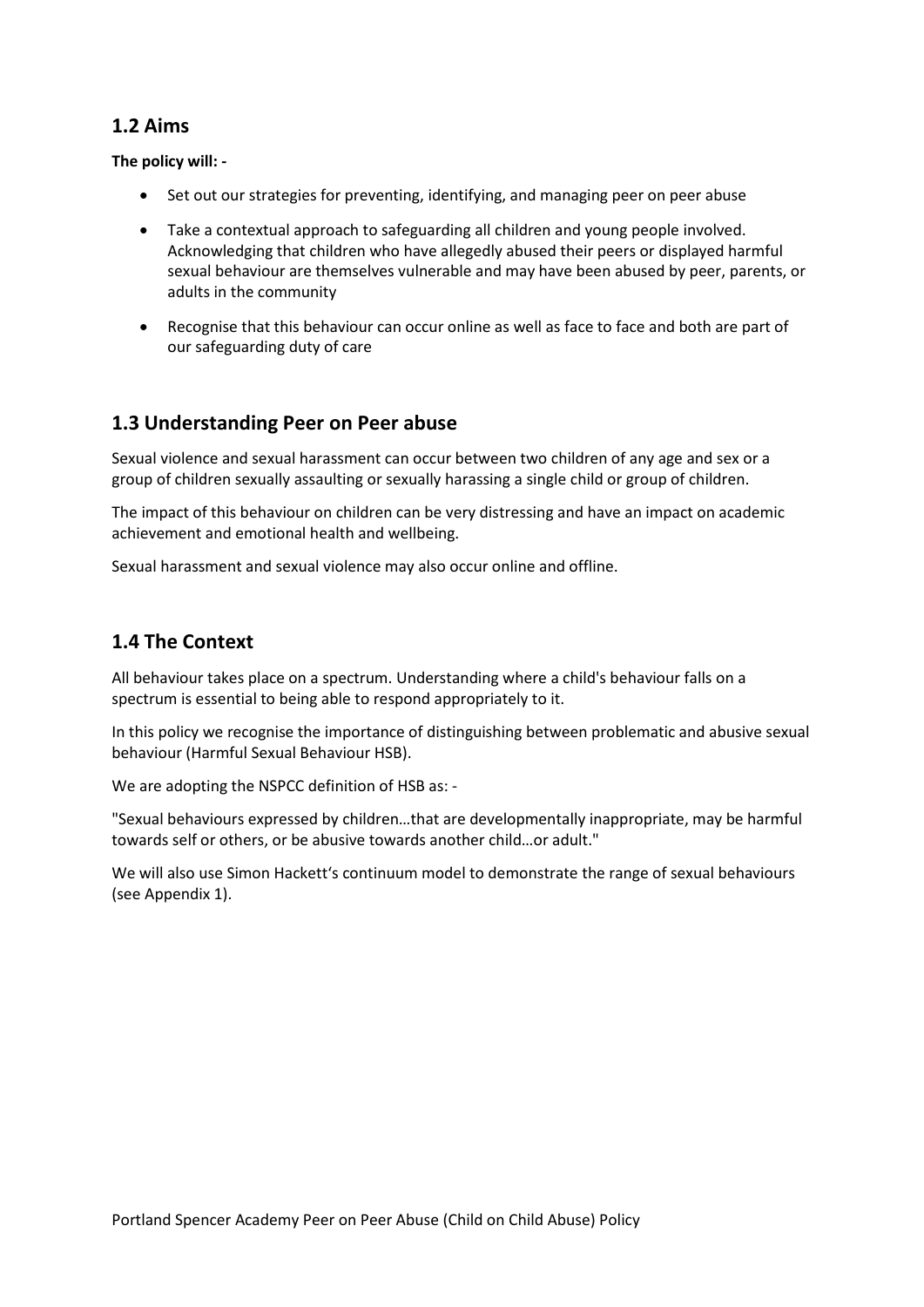## **1.5 Vulnerable groups**

We recognise that all children can be at risk however we acknowledge that some groups are more vulnerable. This can include: experience of abuse within their family; living with domestic violence; young people in care; children who go missing; children with additional needs (SEN and/or disabilities); children who identify or are perceived as LGBT and/or have other protected characteristics under the Equalities Act 2010.

Whist research tells us girls are more frequently identified as being abused by their peers and, girls are more likely to experience unwanted sexual touching in schools this is not confined to girls.

Boys are less likely to report intimate relationship abuse and may display other behaviour such as antisocial behaviour. Boys report high levels of victimisation in areas where they are affected by gangs. We recognise that both boys and girls experience peer on peer abuse, but they do so in gendered ways.

All staff should be aware of indicators, which may signal that children are at risk from, or are involved with serious violent crime. These may include increased absence from school, a change in friendships or relationships with older individuals or groups, a significant decline in performance, signs of self-harm or a significant change in wellbeing, or signs of assault or unexplained injuries. Unexplained gifts or new possessions could also indicate that children have been approached by, or are involved with, individuals associated with criminal networks or gangs.

## **1.6 Responding to alleged incidents or reports of sexual violence and sexual harassment**

All reports of peer on peer abuse will be made on a case by case basis with the Designated Safeguarding Lead (DSL) or their deputy taking a leading role using their professional judgement and supported by other agencies such as social care or the police as required.

#### **The immediate response to a report**

- The Academy will take all reports seriously and will reassure the victim that they will be supported and kept safe.
- All staff will be trained to manage a report following the procedures in the Academy safeguarding policy.
- Staff will not promise confidentiality as the concern will need to be shared further (for example, with the DSL or social care) staff will, however, only share the report with those people who are necessary to progress it.
- A written report will be made as soon after the interview as possible, recording the facts as presented by the child. These may be used as part of a statutory assessment if the case is escalated later.
- Where the report includes an online element, the Academy will follow advice on searching, screening and confiscation. The staff will not view or forward images unless unavoidable and only if another member of staff (preferably the DSL) is present. (Further guidance can be found here: [Sharing nudes and semi-nudes advice for education settings working with](https://www.gov.uk/government/publications/sharing-nudes-and-semi-nudes-advice-for-education-settings-working-with-children-and-young-people/sharing-nudes-and-semi-nudes-advice-for-education-settings-working-with-children-and-young-people)  [children and young people\)](https://www.gov.uk/government/publications/sharing-nudes-and-semi-nudes-advice-for-education-settings-working-with-children-and-young-people/sharing-nudes-and-semi-nudes-advice-for-education-settings-working-with-children-and-young-people).
- A DSL will be informed as soon as possible.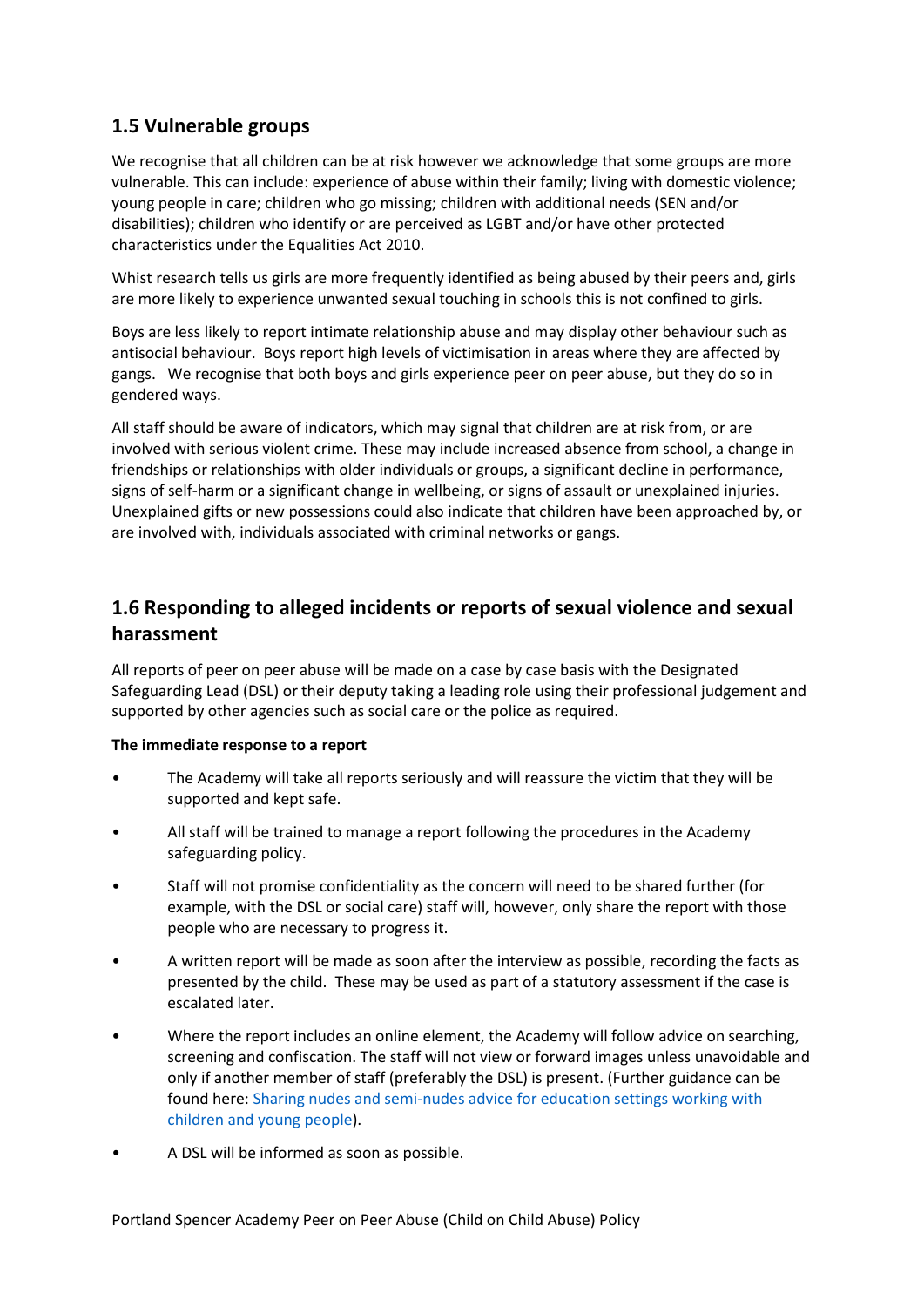#### **Risk Assessment**

When there has been a report of sexual violence, the DSL (or a deputy) will make an immediate risk and needs' assessment (see Appendix 3). Where there has been a report of sexual harassment, the need for a risk assessment should be considered on a case-by-case basis. The risk and needs' assessment will consider:

- The victim, especially their protection and support.
- The alleged perpetrator; and
- All the other children (and, if appropriate, adult students and staff) at the school or college, especially any actions that are appropriate to protect them.

Risk and needs assessments will be recorded electronically and stored on CPOMS and will be kept under review.

The DSL (or a deputy) will ensure they are engaging with MASH.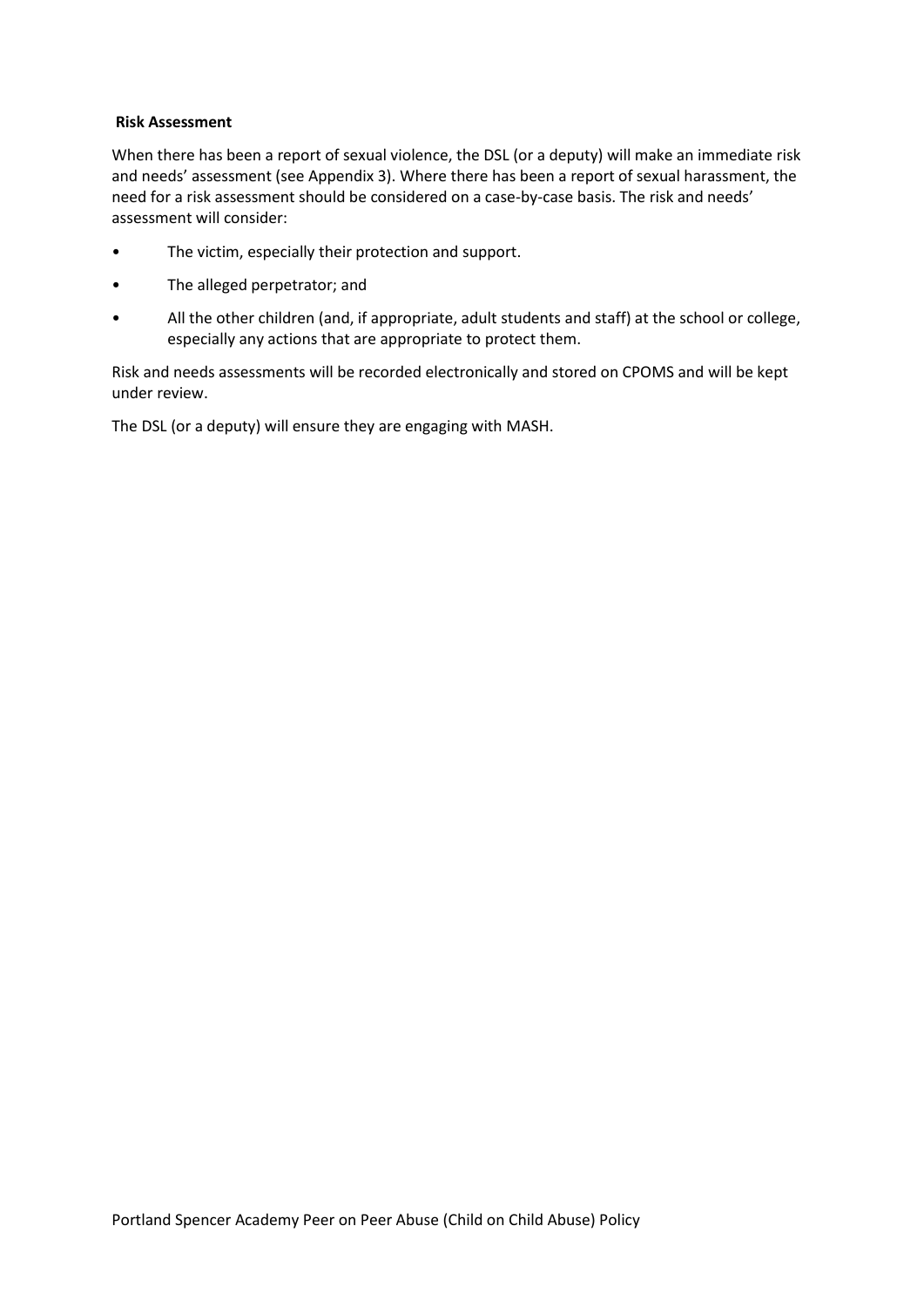#### **Action following a report of sexual violence and/or sexual harassment**

Following an incident, we will consider

- The wishes of the victim in terms of how they want to proceed. This is especially important in the context of sexual violence and sexual harassment.
- The nature of the alleged incident(s), including whether a crime may have been committed and consideration of harmful sexual behaviour.
- The ages of the children involved.
- The developmental stages of the children involved.
- Any power imbalance between the children. For example, is the alleged perpetrator significantly older, more mature or more confident? Does the victim have a disability or learning difficulty?
- If the alleged incident is a one-off or a sustained pattern of abuse.
- Are there ongoing risks to the victim, other children, adult students or school or college staff, and other related issues and wider context?

#### **Follow up Actions**

#### **Children sharing a classroom:**

Whilst the Academy establishes the facts of the case and starts the process of liaising with children's social care and the police:

- we will consider the proximity of the victim and alleged perpetrator and considerations regarding shared classes, sharing the Academy premises and transport. We will keep any decisions made in this regard under review;
- to keep the victim and alleged perpetrator a reasonable distance apart on the Academy premises and on transport to and from the Academy (in cases where this is required).

These actions are in the best interests of both children and should not be perceived to be a judgment on the guilt of the alleged perpetrator.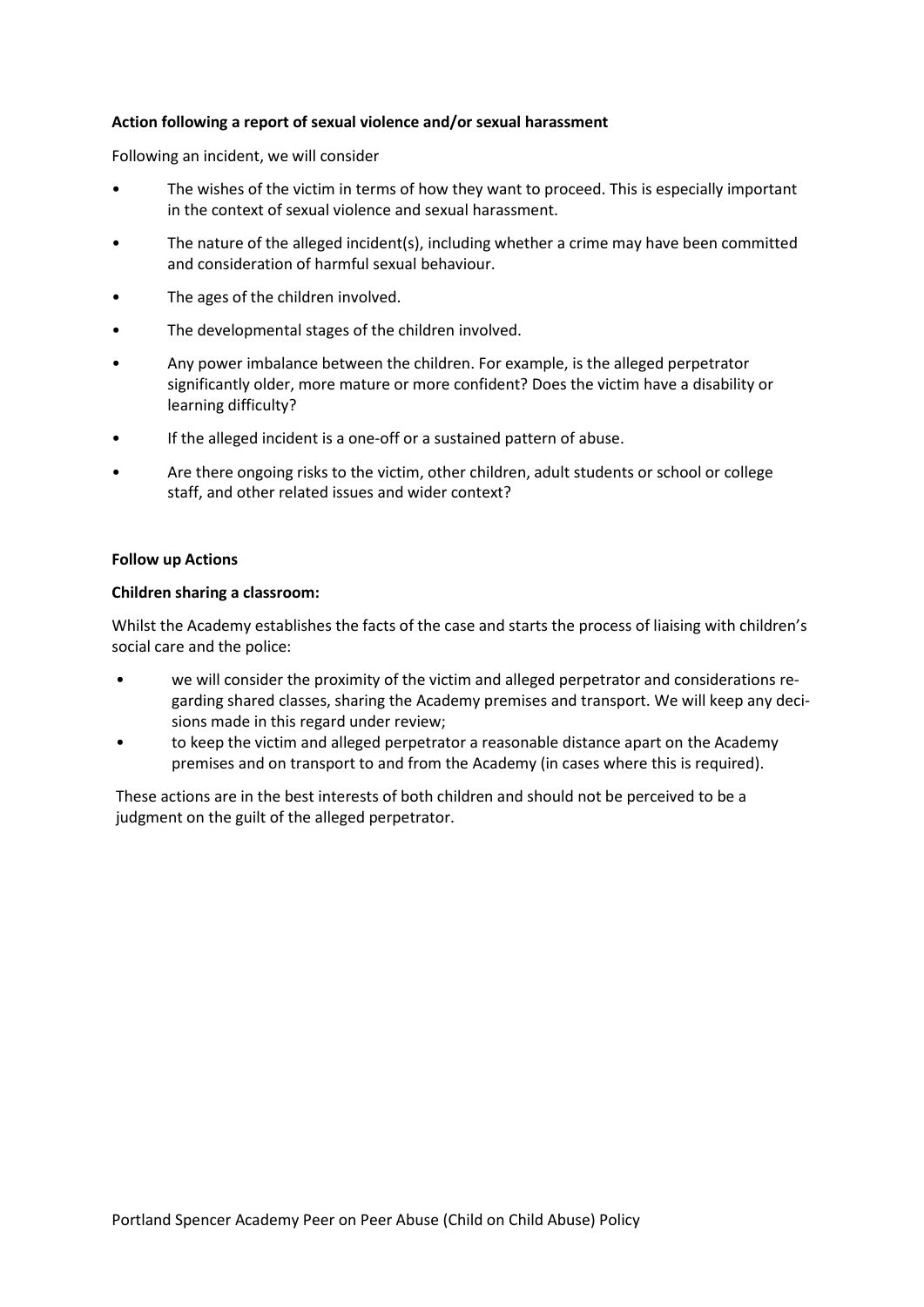## **1.7 Options to manage the report**

#### **Manage internally**

1. In some cases of sexual harassment, for example, one-off incidents, we may decide that the children concerned are not in need of early help or statutory intervention and that it would be appropriate to handle the incident internally, perhaps through utilising the behaviour and bullying policies and by providing pastoral support.

This decision will be made based on the principle that sexual violence and sexual harassment is never acceptable and will not be tolerated. All decisions, and discussions around making these decisions will be recorded and stored by the DSL on CPOMS.

2. In line with point 1 above, we may decide that the children involved do not require statutory interventions but may benefit from early help. Early help means providing support as soon as a problem emerges, at any point in a child's life. Providing early help is more effective in promoting the welfare of children than reacting later. Early help can be particularly useful to address nonviolent harmful sexual behaviour and may prevent escalation of sexual violence.

3. Where a child has been harmed, is at risk of harm, or is in immediate danger, we will make a referral to the MASH our locally agreed protocols.

Where statutory assessments are appropriate, the DSL or a deputy will be working alongside, and cooperating with, the relevant lead social worker. Collaborative working will help ensure the best possible package of coordinated support is implemented for the victim and, where appropriate, the alleged perpetrator and any other children that require support.

#### **Reporting to the Police**

Any report to the police will generally be made in conjunction with a referral to the MASH as above. The DSL (and their deputies) will follow local processes for referrals.

Where a report of rape, assault by penetration or sexual assault is made, the starting point will be contact with the police. Whilst the age of criminal responsibility is ten, if the alleged perpetrator is under ten, the starting principle of reporting to the police remains. The police will take a welfare, rather than a criminal justice, approach.

Where a report has been made to the police, the Academy will consult the police and agree what information can be disclosed to staff and others, the alleged perpetrator and their parents or carers. They will also discuss the best way to protect the victim and their anonymity.

Where there is a criminal investigation, we will work closely with the relevant agencies to support all children involved (especially potential witnesses). Where required, advice from the police will be sought to help us.

Whilst protecting children and/or taking any disciplinary measures against the alleged perpetrator, we will work closely with the police (and other agencies as required), to ensure any actions the school or college take do not jeopardise the police investigation.

#### **The end of the criminal process**

If a child is convicted or receives a caution for a sexual offence, the Academy will update its needs and risk assessment, ensuring relevant protections are in place for all children. We will consider any suitable action following our behaviour policy. If the perpetrator remains in the Academy we will be very clear as to our expectations regarding the perpetrator now they have been convicted or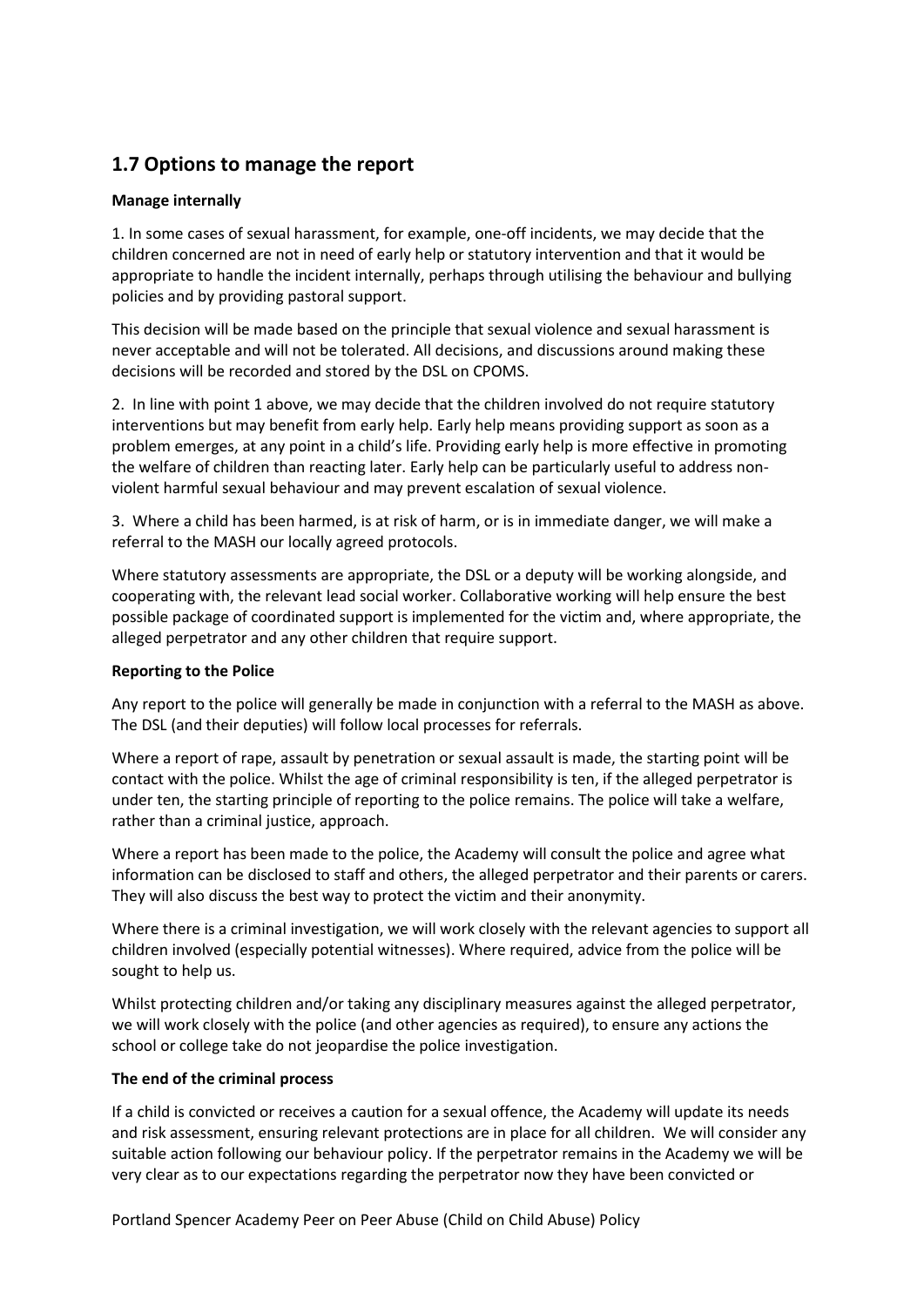cautioned. This could include expectations regarding their behaviour and any restrictions we think are reasonable and proportionate about the perpetrator's timetable.

Any conviction (even with legal anonymity reporting restrictions) is potentially going to generate interest among other pupils or students in the Academy.

We will ensure all children involved are protected, especially from any bullying or harassment (including online).

Where cases are classified as "no further action" (NFA'd) by the police or Crown Prosecution Service, or where there is a not guilty verdict, we will continue to offer support to the victim and the alleged perpetrator for as long as is necessary. A not guilty verdict or a decision not to progress with their case will likely be traumatic for the victim. The fact that an allegation cannot be substantiated does not necessarily mean that it was unfounded. We will continue to support all parties in this instance.

### **1.8 Support for Children Affected by Sexual Assault**

Support for victims of sexual assault is available from a variety of agencies (see Appendix 3).

We will support the victim of sexual assault to remain in school but if they are unable to do so we will seek to enable them to continue their education elsewhere. This decision will be made only at the request of the child and their family.

If they are moved, we will ensure the new school is aware of the ongoing support they may need. The DSL will support this move.

Where there is a criminal investigation the alleged perpetrator will be removed from any shared classes with the victim and we will also consider how best to keep them a reasonable distance apart on the school premises or on school transport. This is in the best interest of the children concerned and should not be perceived to be a judgement of guilt before any legal proceedings. We will work closely with the police.

Where a criminal investigation into a rape or assault by penetration leads to a conviction or caution, we may take suitable action, if we have not already done so. In all but the most exceptional of circumstances, the rape or assault is likely to constitute a serious breach of discipline and lead to the view that allowing the perpetrator to remain in the same Academy would seriously harm the education or welfare of the victim (and potentially other pupils or students).

Where a criminal investigation into sexual assault leads to a conviction or caution, we may, if we have not already done so, consider any suitable sanctions using our behaviour policy, including consideration of permanent exclusion.

Where the perpetrator is going to remain at the Academy, the principle would be to continue keeping the victim and perpetrator in separate classes and continue to consider the most appropriate way to manage potential contact on the Academy premises and transport. The nature of the conviction or caution and wishes of the victim will be especially important in determining how to proceed in such cases. This will be reflected in the needs and risk assessments.

Reports of sexual assault and sexual harassment will, in some cases, not lead to a report to the police (for a variety of reasons). In some cases, rape, assault by penetration, sexual assault or sexual harassment are reported to the police and the case is not progressed or are reported to the police and ultimately result in a not guilty verdict. None of this means the offence did not happen or that the victim lied. The process will have affected both victim and alleged perpetrator. Appropriate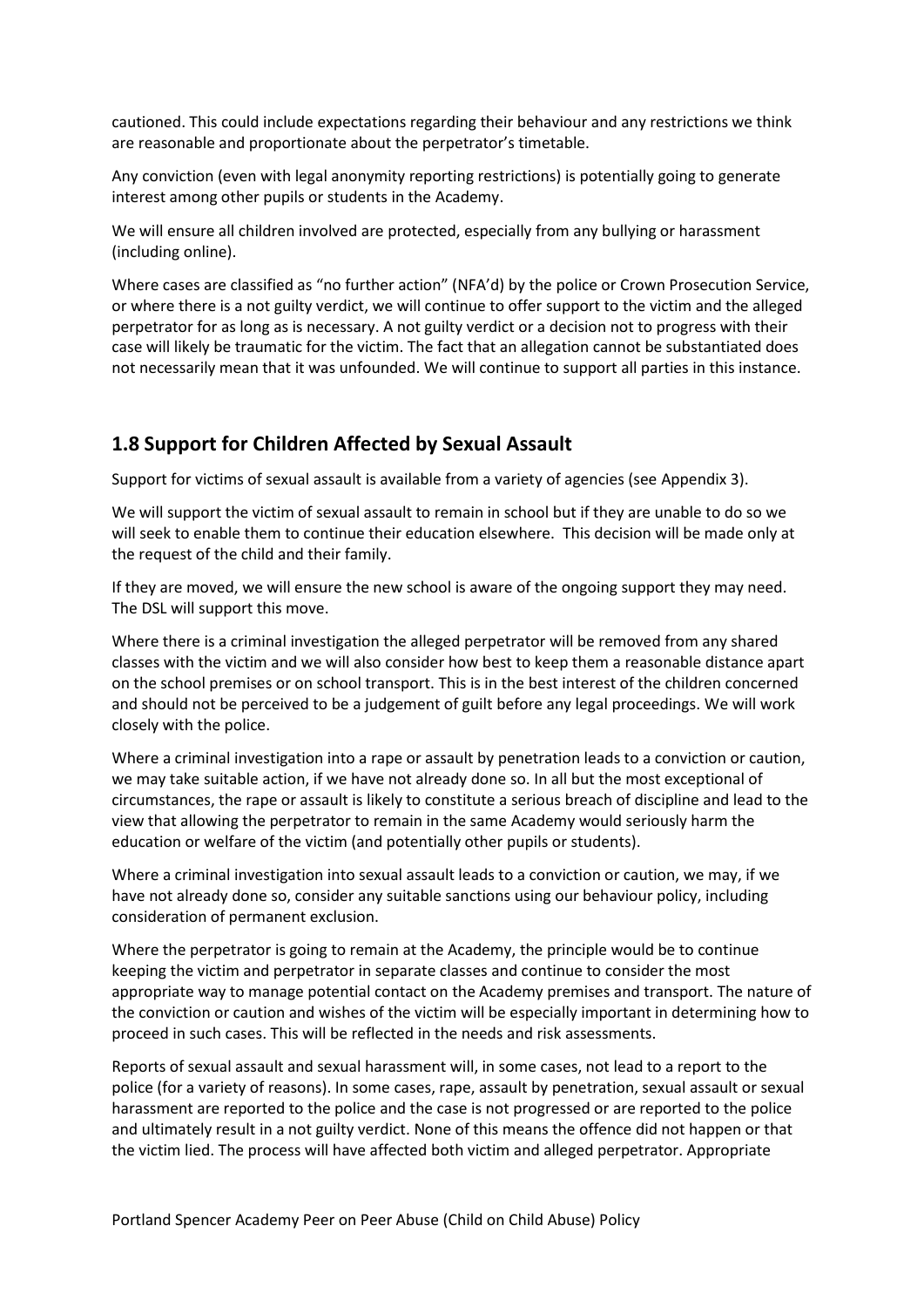support will be provided to both as required and consideration given to sharing classes and potential contact as required on a case-by-case basis.

All the above will be considered with the needs and wishes of the victim at the heart of the process (supported by parents and carers as required). Any arrangements should be kept under review through the needs and risk assessment process.

## **1.9 Physical Abuse**

While a clear focus of peer on peer abuse is around sexual abuse and harassment, physical assaults and initiation violence and rituals from pupils to pupils can also be abusive.

These are equally not tolerated and if it is believed that a crime has been committed, will be reported to the police.

The principles from the anti-bullying policy will be applied in these cases, with recognition that any police investigation will need to take priority.

When dealing with other alleged behaviour which involves reports of, for example, emotional and/or physical abuse, staff can draw on aspects of Hackett's continuum (Appendix 1) to assess where the alleged behaviour falls on a spectrum and to decide how to respond. This could include, for example, whether it:

- is socially acceptable
- involves a single incident or has occurred over a period of time
- is socially acceptable within the peer group
- is problematic and concerning
- involves any overt elements of victimisation or discrimination e.g. related to race, gender, sexual orientation, physical, emotional, or intellectual vulnerability
- involves an element of coercion or pre-planning
- involves a power imbalance between the child/children allegedly responsible for the behaviour
- involves a misuse of power

### **2.0 Online Behaviour**

Many forms of peer on peer abuse have an element of online behaviour including behaviours such as cyberbullying and sharing of nude or semi-nude images through social media platforms.

Policies and procedures concerning this type of behaviour can be found in the Academy safeguarding policy and (Behaviour and Anti- Bullying policy, Safeguarding Policy)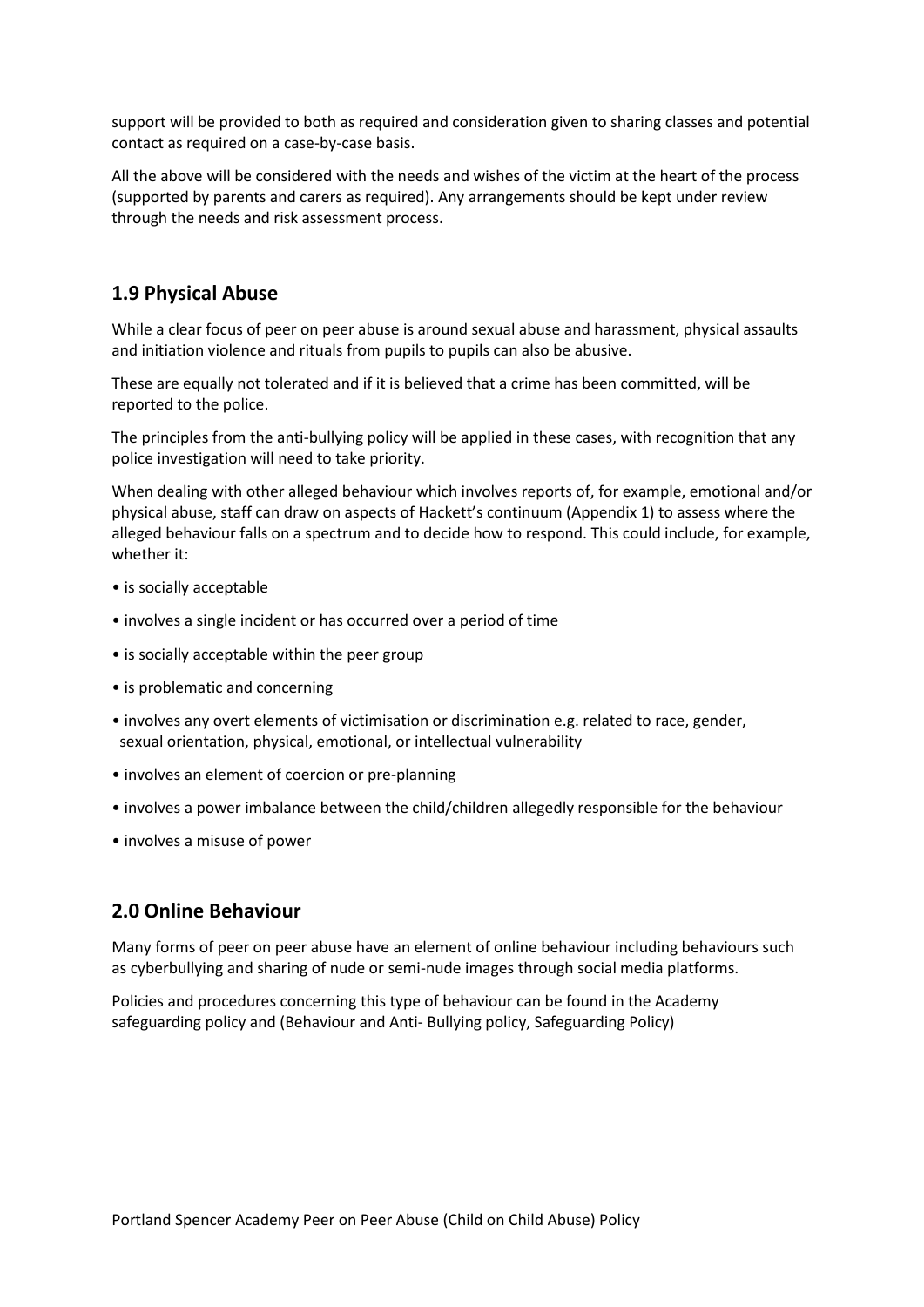## **2.1 Prevention**

Portland Spencer Academy actively seeks to raise awareness of and prevent all forms of peer-onpeer abuse by:

• Educating all Governors, Senior Leadership Team, staff, and volunteers, pupils, and parents about this issue. This will include training all Governors, Senior Leadership Team, staff and volunteers on the nature, prevalence, and effect of peer-on-peer abuse, and how to prevent, identify and respond to it. This includes

(a) Contextual Safeguarding.

(b) The identification and classification of specific behaviours; and

(c) The importance of taking seriously all forms of peer-on-peer abuse (no matter how low level they may appear) and ensuring that no form of peer-on-peer abuse is ever dismissed as horseplay or teasing.

- Educating children about the nature and prevalence of peer-on-peer abuse via PSHE, RSHE and the wider curriculum.
- Pupils are told what to do if they witness or experience such abuse, the effect that it can have on those who experience it and the possible reasons for it, including vulnerability of those who inflict such abuse.
- They are regularly informed about the School's approach to such issues, including its zerotolerance policy towards all forms of peer-on-peer abuse.
- Engaging parents on this issue by sending relevant information and welcoming discussion and feedback
- (c) Involving parents in the review of School policies and lesson plans; and

(d) Encouraging parents to hold the School to account on this issue.

• Ensuring that all peer-on-peer abuse issues are fed back to the School's safeguarding team so that they can spot and address any concerning trends and identify pupils who maybe in need of additional support.

• Challenging the attitudes that underlie such abuse (both inside and outside the classroom).

• Working with Governors, the Trust, Senior Leadership Team, all staff and volunteers, pupils and parents to address equality issues, to promote positive values, and to encourage a culture of tolerance and respect amongst all members of the School community;

- Creating conditions in which our pupils can aspire to and realise safe and healthy relationships.
- Creating a culture in which our pupils feel able to share their concerns openly, in a non-judgmental environment, and have them listened to; and
- Responding to cases of peer-on-peer abuse promptly and appropriately.

## **2.2 Multi-agency working**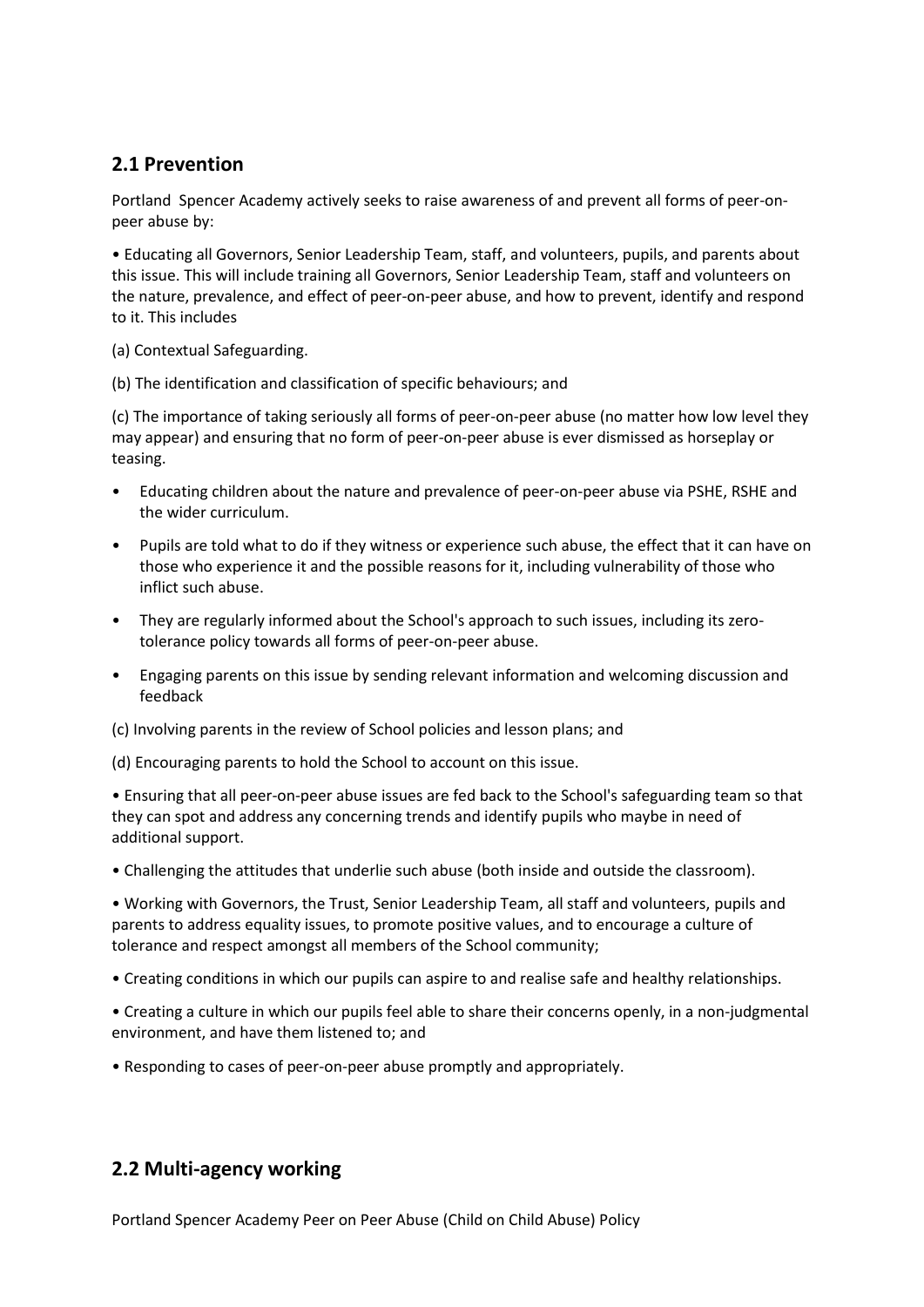Portland Spencer Academy actively engages with its local partners in relation to peer-on-peer abuse, and works closely with our local safeguarding children's board, referral agencies and children's social care, and/or other relevant agencies, and other schools.

The relationships the Academy has built with these partners are essential to ensuring that we are able to prevent, identify early and appropriately handle cases of peer-on-peer abuse. They help us

- (a) To develop a good awareness and understanding of the different referral pathways that operate in our local area, as well as the preventative and support services which exist.
- (b) To ensure that our pupils can access the range of services and support they need quickly.
- (c) To support and help inform our local community's response to peer-on-peer abuse.

(d) To increase our awareness and understanding of any concerning trends and emerging risks in our local area to enable us to take preventative action to minimise the risk of these being experienced by our pupils.

The Academy actively refers concerns/allegations of peer-on-peer abuse where necessary to

Nottingham City children's social care, and/or other relevant agencies.

In cases involving children who are subject to risk, harm, and abuse and who have LAC status, the children's social worker must be informed and a coordinated approach to address any incidents or concerns will be required.

#### **Appendix 1**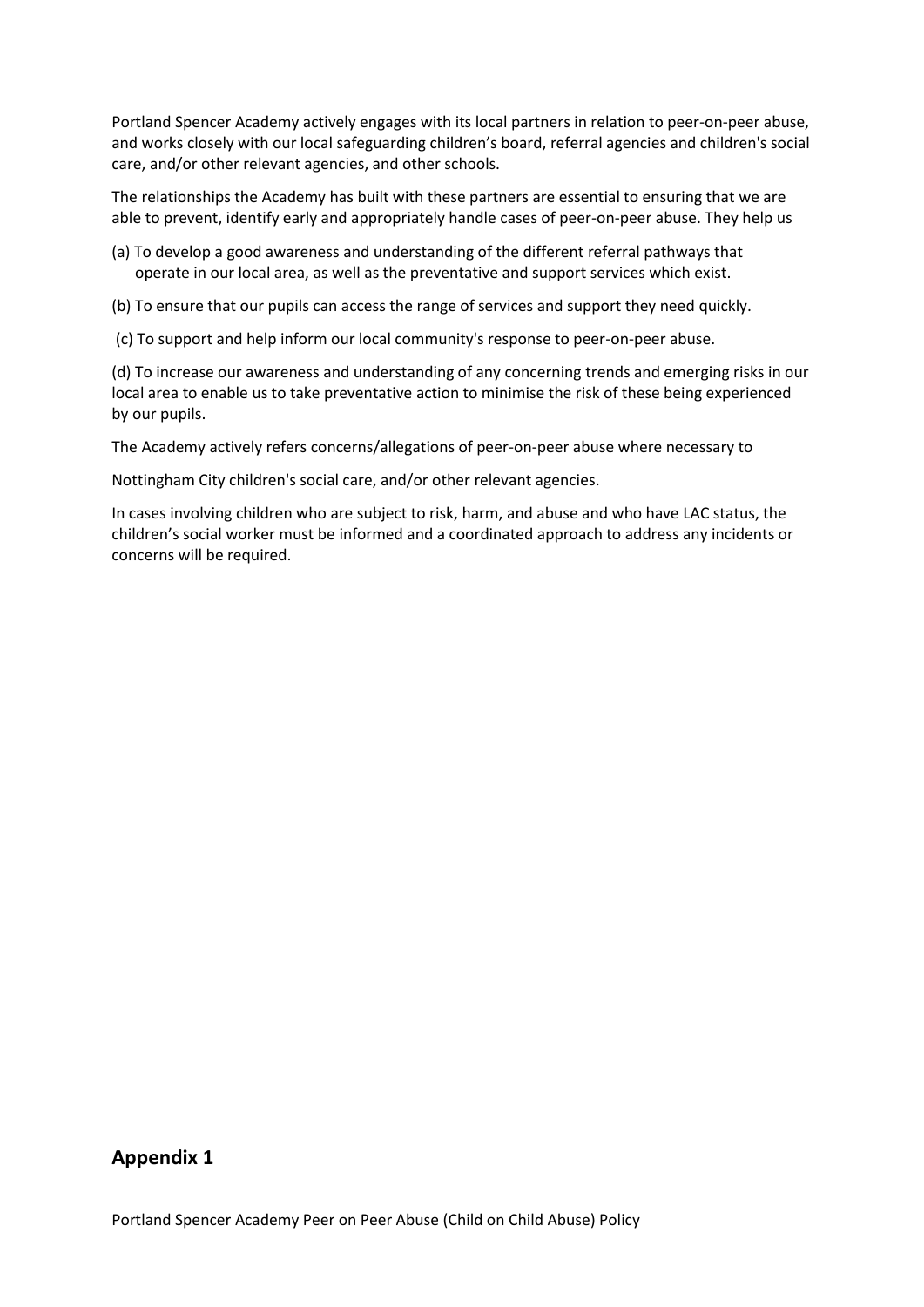Simon Hackett (2010) has proposed a continuum model to demonstrate the range of sexual behaviours presented by children and young people, from those that are normal, to those that are highly deviant:

|                                                                                                                                                                                                                                                                                                                                                                                              | <b>Problematic</b><br><b>Abusive</b><br><b>Violent</b>                                                                                                                                                                                                                                                                                                                                                                                                                                                                                                                                                                                                                                                                |
|----------------------------------------------------------------------------------------------------------------------------------------------------------------------------------------------------------------------------------------------------------------------------------------------------------------------------------------------------------------------------------------------|-----------------------------------------------------------------------------------------------------------------------------------------------------------------------------------------------------------------------------------------------------------------------------------------------------------------------------------------------------------------------------------------------------------------------------------------------------------------------------------------------------------------------------------------------------------------------------------------------------------------------------------------------------------------------------------------------------------------------|
| Developmentally<br>· Single instances of<br>inappropriate sexual<br>expected<br>concerning<br>behaviour<br>behaviours<br>Socially acceptable<br>· Socially acceptable<br>behaviour within<br>Consensual, mutual,<br>unexpected<br>reciprocal<br>peer group<br>Shared decision<br>• Context for<br>making<br>behaviour may be<br>inappropriate<br>• Generally<br>consensual<br>and reciprocal | • Problematic and<br>· Physically violent<br>• Victimising intent<br>sexual abuse<br>or outcome<br>• Highly intrusive<br>· Includes misuse<br>· Developmentally<br>of power<br>unusual and socially<br>· Instrumental<br>• Coercion and force<br>violence which is<br>physiologically and/<br>to ensure victim<br>· No overt elements<br>or sexually arousing<br>compliance<br>to the perpetrator<br>of victimisation<br>· Intrusive<br>• Consent issues<br>· Sadism<br>· Informed consent<br>may be unclear<br>lacking, or not able<br>• May lack reciprocity<br>to be freely given<br>or equal power<br>by victim<br>· May include levels<br>• May include<br>of compulsivity<br>elements of<br>expressive violence |

[https://www.nspcc.org.uk/globalassets/documents/publications/harmful-sexual-behaviour](https://www.nspcc.org.uk/globalassets/documents/publications/harmful-sexual-behaviour-framework.pdf)[framework.pdf](https://www.nspcc.org.uk/globalassets/documents/publications/harmful-sexual-behaviour-framework.pdf)

## **Appendix 2**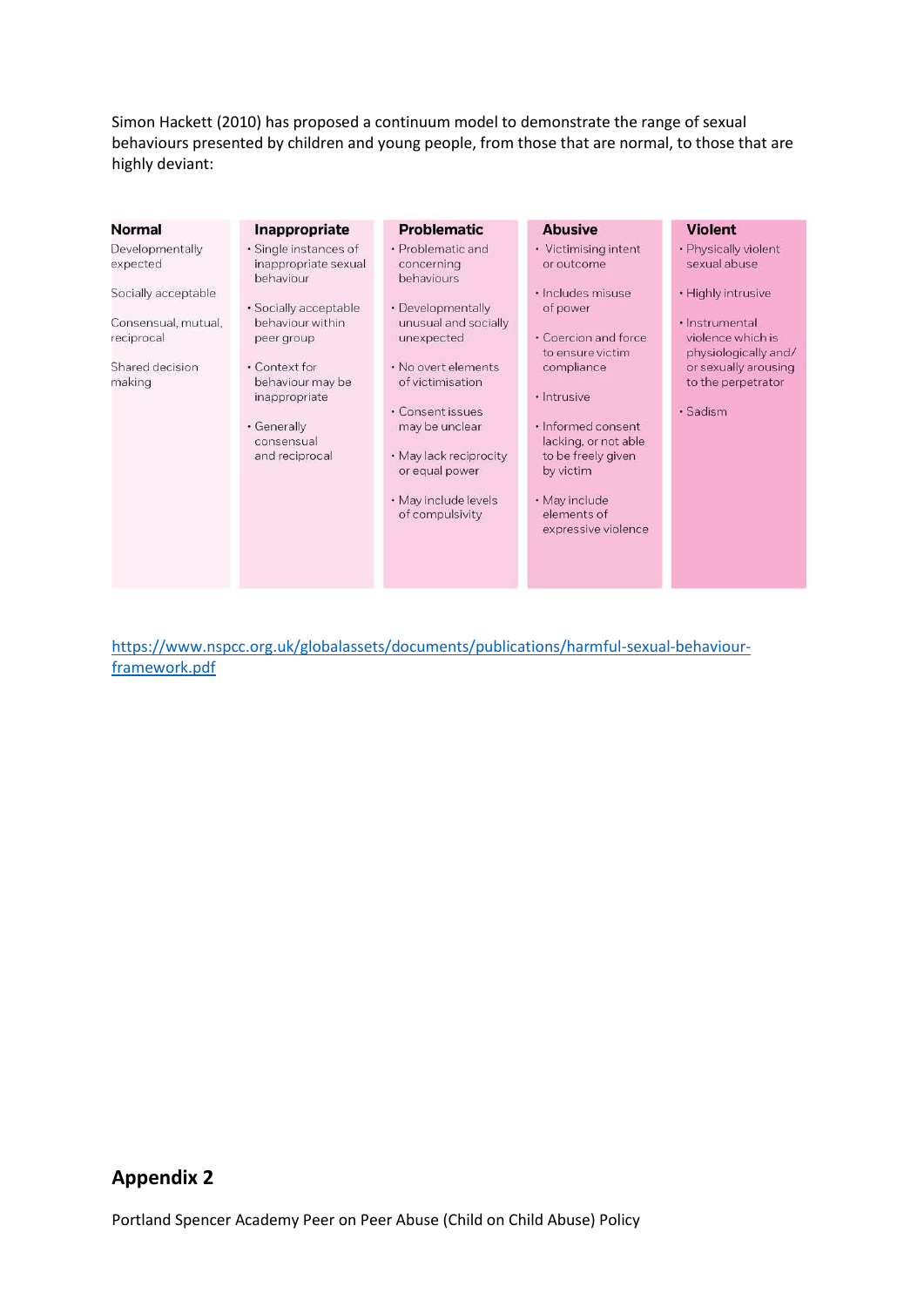#### **Useful Publications and Websites**

#### **Government Publications**

Sexual harassment and sexual violence in schools

[www.gov.uk/government/publications/sexual-violence-and-sexual-harassment-between-children](http://www.gov.uk/government/publications/sexual-violence-and-sexual-harassment-between-children-in-schools-and-colleges)[in-schools-and-colleges](http://www.gov.uk/government/publications/sexual-violence-and-sexual-harassment-between-children-in-schools-and-colleges)

Keeping Children safe in Education - [www.gov.uk/government/publications/keeping-children-safe](http://www.gov.uk/government/publications/keeping-children-safe-in-education)[in-education](http://www.gov.uk/government/publications/keeping-children-safe-in-education)

Preventing youth violence and gang involvement

[www.gov.uk/government/publications/advice-to-schools-and-colleges-on-gangs-and-youth-violence](http://www.gov.uk/government/publications/advice-to-schools-and-colleges-on-gangs-and-youth-violence)

Preventing and tackling bullying in schools

[www.gov.uk/government/publications/preventing-and-tackling-bullying](http://www.gov.uk/government/publications/preventing-and-tackling-bullying)

Ofsted – Review of sexual abuse in schools and colleges June 2021

[www.gov.uk/government/publications/review-of-sexual-abuse-in-schools-and-colleges](http://www.gov.uk/government/publications/review-of-sexual-abuse-in-schools-and-colleges)

#### **Other useful documents**

Sharing nudes and semi-nudes: advice for education settings working with children and young people December 2020

[www.gov.uk/government/publications/sharing-nudes-and-semi-nudes-advice-for-education](http://www.gov.uk/government/publications/sharing-nudes-and-semi-nudes-advice-for-education-settings-working-with-children-and-young-people/sharing-nudes-and-semi-nudes-advice-for-education-settings-working-with-children-and-young-people)[settings-working-with-children-and-young-people/sharing-nudes-and-semi-nudes-advice-for](http://www.gov.uk/government/publications/sharing-nudes-and-semi-nudes-advice-for-education-settings-working-with-children-and-young-people/sharing-nudes-and-semi-nudes-advice-for-education-settings-working-with-children-and-young-people)[education-settings-working-with-children-and-young-people](http://www.gov.uk/government/publications/sharing-nudes-and-semi-nudes-advice-for-education-settings-working-with-children-and-young-people/sharing-nudes-and-semi-nudes-advice-for-education-settings-working-with-children-and-young-people)

#### **Peer-on-peer abuse**

Farrer & Co - Peer-on-peer abuse toolkit, guidance on peer-on peer abuse policy and template peeron-peer abuse policy

[www.farrer.co.uk/Global/Peer-on-peer%20abuse%20toolkit%2014.pdf](http://www.farrer.co.uk/Global/Peer-on-peer%20abuse%20toolkit%2014.pdf)

Anti-bullying Alliance

Sexual Bullying: Developing Effective Anti-bullying Practice

A guide for school staff and other professionals

[https://anti-bullyingalliance.org.uk/sites/default/files/uploads/attachments/Sexual%20bullying%20-](https://anti-bullyingalliance.org.uk/sites/default/files/uploads/attachments/Sexual%20bullying%20-%20anti-bullying%20guidance%20for%20teachers%20and%20other%20professionals%20-%20FINAL_0_0.pdf) [%20anti-bullying%20guidance%20for%20teachers%20and%20other%20professionals%20-](https://anti-bullyingalliance.org.uk/sites/default/files/uploads/attachments/Sexual%20bullying%20-%20anti-bullying%20guidance%20for%20teachers%20and%20other%20professionals%20-%20FINAL_0_0.pdf) [%20FINAL\\_0\\_0.pdf](https://anti-bullyingalliance.org.uk/sites/default/files/uploads/attachments/Sexual%20bullying%20-%20anti-bullying%20guidance%20for%20teachers%20and%20other%20professionals%20-%20FINAL_0_0.pdf)

Preventing abuse among children and young people-guidance from Stop it Now

What is Age appropriate?

<http://www.stopitnow.org/ohc-content/what-is-age-appropriate>

NSPCC-Harmful sexual behaviour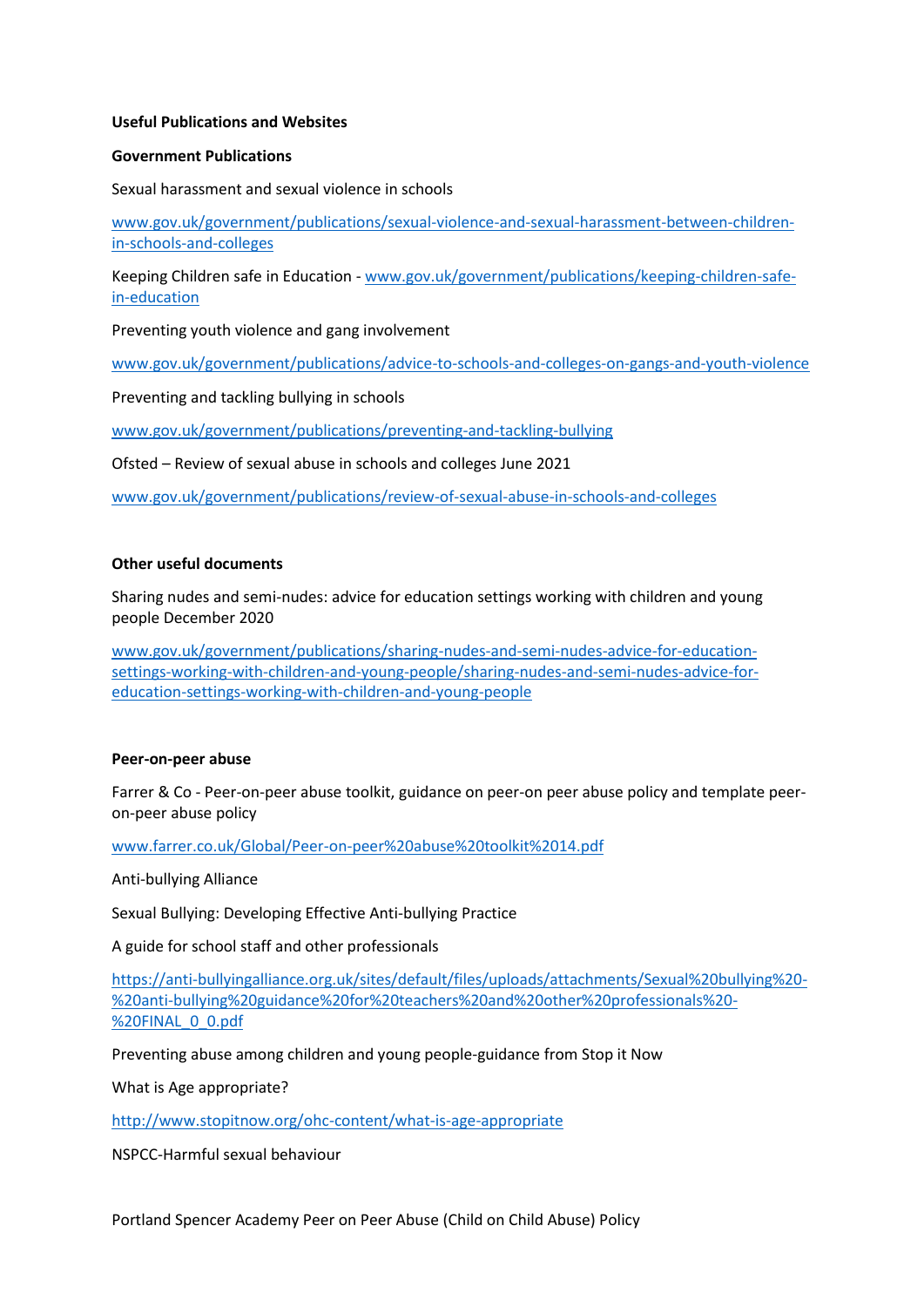<https://www.nspcc.org.uk/preventing-abuse/child-abuse-and-neglect/harmful-sexual-behaviour/>

#### NCB Harmful sexual behaviour

[https://www.ncb.org.uk/resources-publications/resources/workforce-perspectives-harmful-sexual](https://www.ncb.org.uk/resources-publications/resources/workforce-perspectives-harmful-sexual-behaviour)[behaviour](https://www.ncb.org.uk/resources-publications/resources/workforce-perspectives-harmful-sexual-behaviour)

NSPCC –Is this sexual abuse?

[https://www.nspcc.org.uk/globalassets/documents/research-reports/nspcc-helplines-report-peer](https://www.nspcc.org.uk/globalassets/documents/research-reports/nspcc-helplines-report-peer-sexual-abuse.pdf)[sexual-abuse.pdf](https://www.nspcc.org.uk/globalassets/documents/research-reports/nspcc-helplines-report-peer-sexual-abuse.pdf)

Online sexual harassment

Project deSHAME- Digital Exploitation and Sexual Harassment Amongst Minors in Europe Understanding, Preventing, Responding

<https://www.childnet.com/our-projects/project-deshame>

Sexism- It's Just Everywhere- a study on sexism in schools –and how we tackle it

<https://ukfeminista.org.uk/wp-content/uploads/2017/12/Report-Its-just-everywhere.pdf>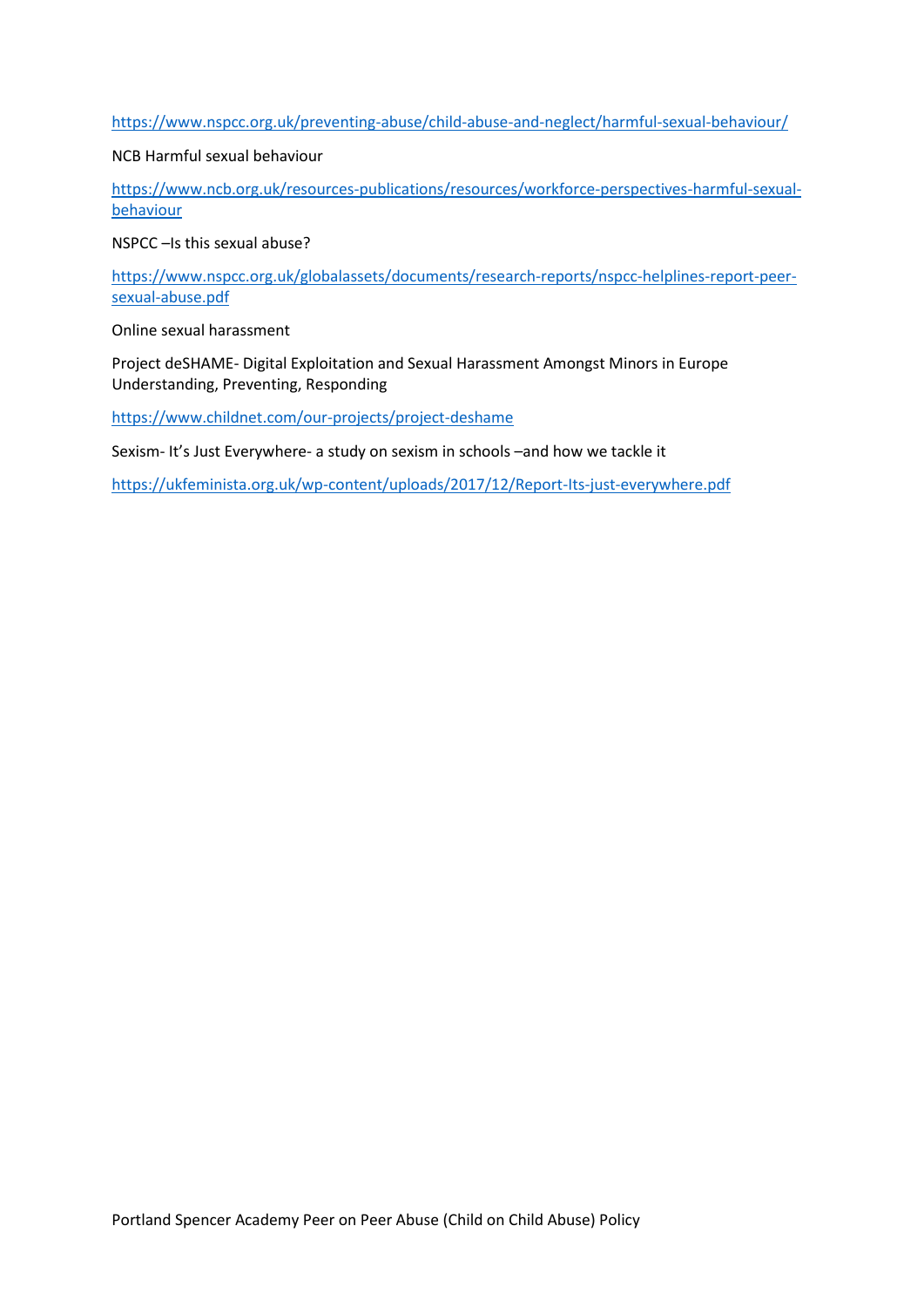## **Appendix 3 – Spencer Academy Trust Needs and Risk Assessment**

| <b>Version Number</b>                     |                                                                                                                                                                                                                                                                                                                                                                                              |  |                                       |         |              |                |
|-------------------------------------------|----------------------------------------------------------------------------------------------------------------------------------------------------------------------------------------------------------------------------------------------------------------------------------------------------------------------------------------------------------------------------------------------|--|---------------------------------------|---------|--------------|----------------|
| <b>Pupil Name</b>                         |                                                                                                                                                                                                                                                                                                                                                                                              |  | <b>Risk Rating (High/Medium/Low):</b> |         |              |                |
| <b>D.o.B.</b>                             |                                                                                                                                                                                                                                                                                                                                                                                              |  |                                       |         |              |                |
| <b>School</b>                             |                                                                                                                                                                                                                                                                                                                                                                                              |  |                                       |         |              |                |
| <b>Completed by</b><br><b>Reviewed by</b> |                                                                                                                                                                                                                                                                                                                                                                                              |  |                                       |         |              |                |
| <b>Area of Risk</b>                       | <b>Considerations</b>                                                                                                                                                                                                                                                                                                                                                                        |  | <b>Child A</b>                        | Child B | <b>Notes</b> | <b>Actions</b> |
| Details of Risk                           | • How serious is the incident? Was it a<br>crime?<br>• Do we need to make arrangements to<br>limit contact between the children in-<br>volved? (If the allegation relates to rape,<br>assault by penetration, or sexual assault,<br>the answer is automatically yes)<br>. How did wel find out about it? Was it re-<br>ported directly or by someone else with<br>knowledge of the incident? |  |                                       |         |              |                |
| <b>Social Risks</b>                       | • Do the children share a peer group? Are<br>people in their friend group likely to take<br>sides?<br>• Do they both attend our Academy?<br>• Do other people know about the inci-<br>dent? Do those people understand:<br>Who they can talk to if<br>$\circ$<br>they have concerns about<br>the people involved, or                                                                         |  |                                       |         |              |                |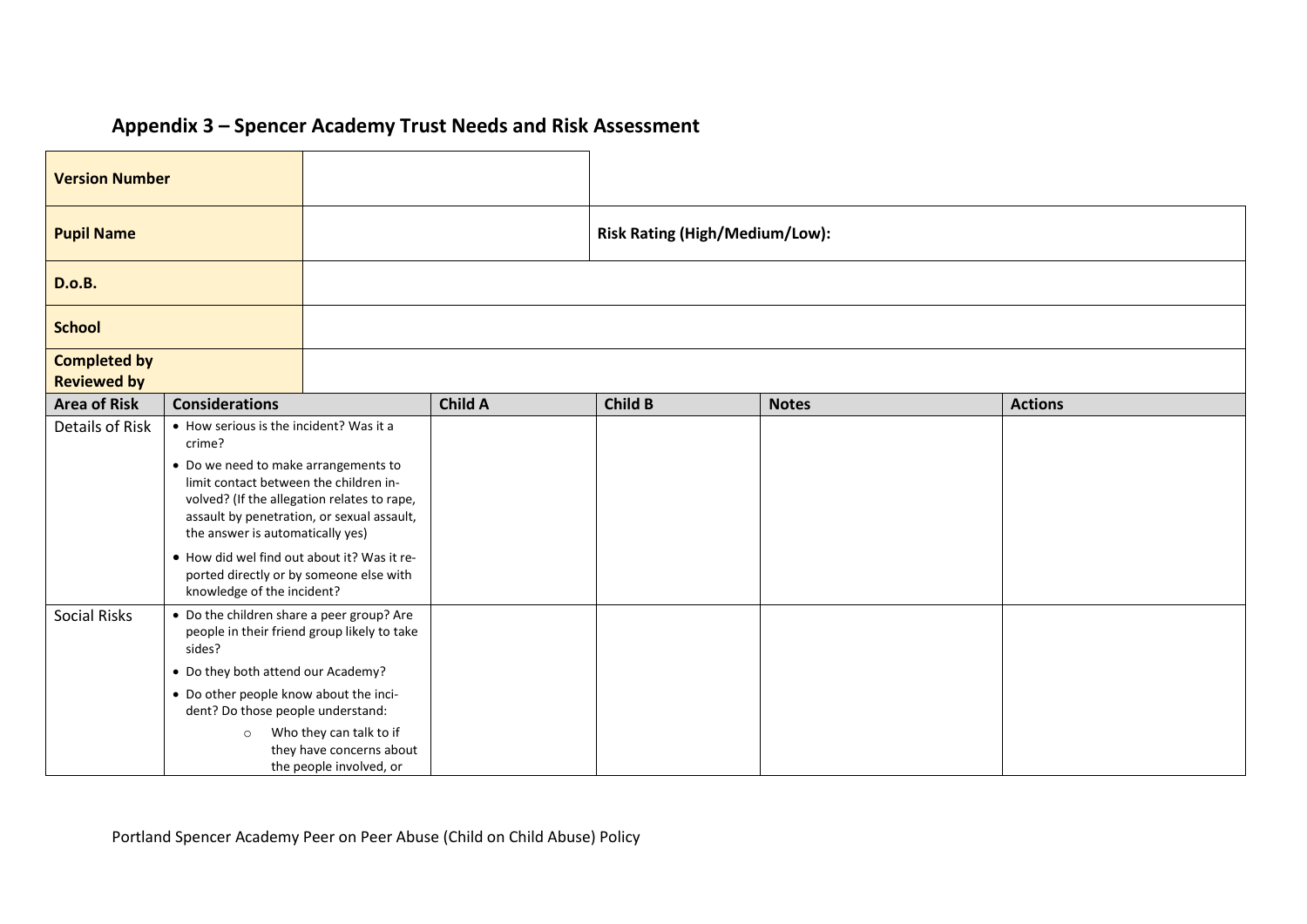|                               | about their own safety<br>and wellbeing?                                                                                                                                                    |  |  |
|-------------------------------|---------------------------------------------------------------------------------------------------------------------------------------------------------------------------------------------|--|--|
|                               | The importance of confi-<br>$\circ$<br>dentiality                                                                                                                                           |  |  |
|                               | If, and how, they may<br>$\circ$<br>need to be involved in any<br>further investigations                                                                                                    |  |  |
|                               | • Are they likely to be the subject of gos-<br>sip, bullying or further harassment?                                                                                                         |  |  |
|                               | • Have there been previous incidents of<br>sexually inappropriate behaviour within<br>their peer group(s)?                                                                                  |  |  |
|                               | • Do they risk being alienated from their<br>friend group(s) as a result of this inci-<br>dent?                                                                                             |  |  |
| <b>Physical Risks</b>         | • Do they feel, or continue to feel, physi-<br>cally threatened by the other child?                                                                                                         |  |  |
|                               | • Do we have reason to believe they pose a<br>continued risk to the safety and wellbe-<br>ing of the victim, or other pupils and<br>staff?                                                  |  |  |
|                               | • Are they at risk of physical harm as a re-<br>sult of this incident (for example, bullying<br>or 'retribution' by peers)                                                                  |  |  |
|                               | • Do they share classes/break times/etc.?                                                                                                                                                   |  |  |
|                               | • Are they likely to come into contact with<br>each other (or anyone else involved<br>in/with knowledge of the incident) out-<br>side of the Academy? How can such con-<br>tact be limited? |  |  |
| Environmental<br><b>Risks</b> | • Do they live in a home where violence or<br>abuse has occurred?                                                                                                                           |  |  |
|                               | • Do they live in or near an area or location<br>known to police to be high risk for sexual<br>harassment or assault?                                                                       |  |  |